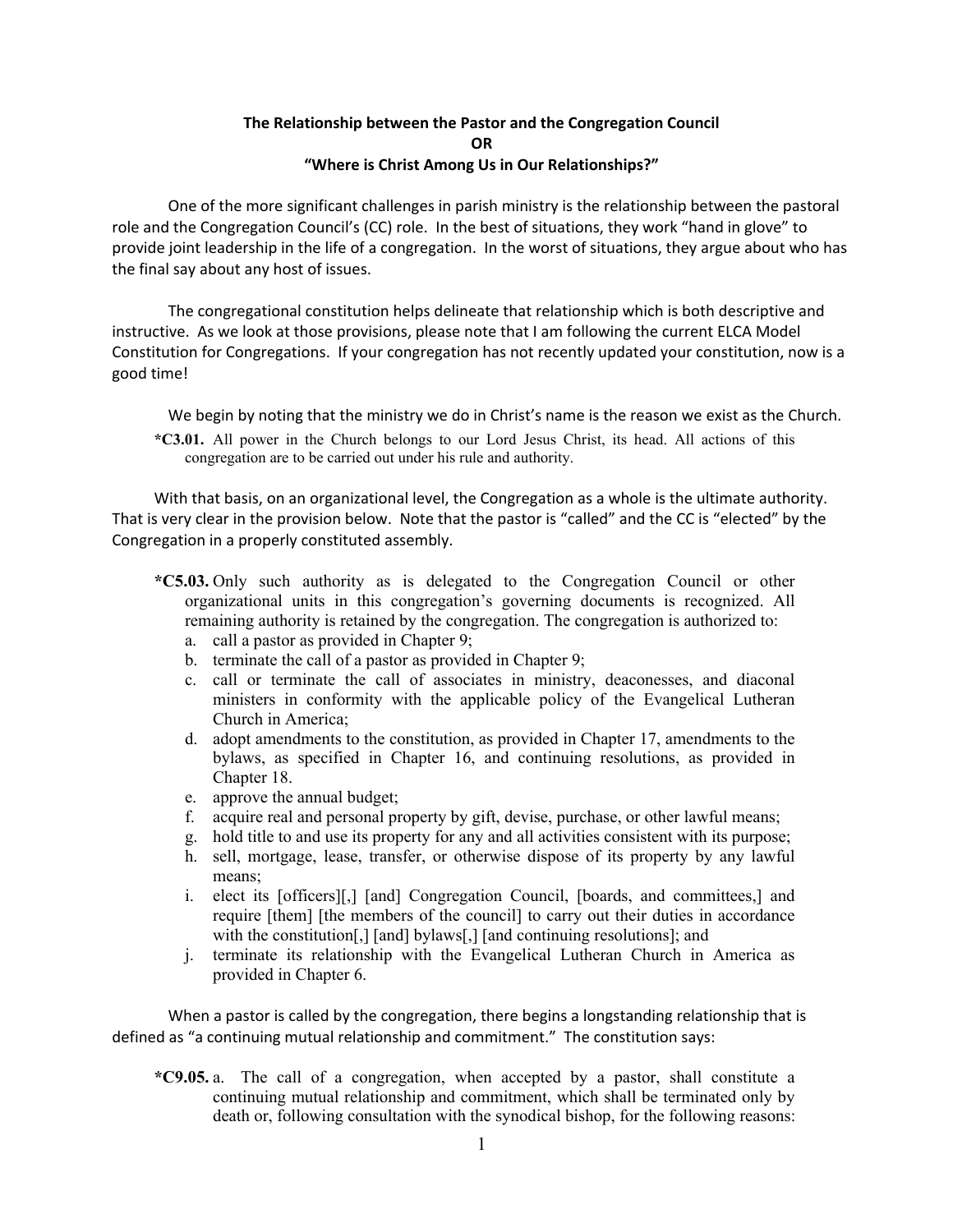- 1) mutual agreement to terminate the call or the completion of a call for a specific term;
- 2) resignation of the pastor, which shall become effective, unless otherwise agreed, no later than 30 days after the date on which it was submitted;
- 3) inability to conduct the pastoral office effectively in the congregation in view of local conditions:
- 4) physical disability or mental incapacity of the pastor;
- 5) suspension of the pastor through discipline for more than three months;
- 6) resignation or removal of the pastor from the roster of ordained ministers of this church;
- 7) termination of the relationship between this church and the congregation;
- 8) dissolution of the congregation or the termination of a parish arrangement; or
- 9) suspension of the congregation through discipline for more than six months.

The constitutional provisions quoted thus far have an  $(*)$  before them, which notes that they are required provisions which are the same in every ELCA congregational constitution. As we get to these next provisions, they vary according to the congregation, but I will be using the Model Constitution's provisions.

Let's begin with C11.02, which helps a congregation define the **Officers** of the congregation. There are several models, as seen below, depending on the history and tradition of each local congregation. Note that the officers may be all lay persons or that the pastor may serve as the president of the congregation and CC.

- **C11.02.** The [congregation][Congregation Council] shall elect its officers and they shall be the officers of the congregation. The officers shall be elected by written ballot and shall serve for one year or until their successors are elected. Their terms shall begin at the close of the annual meeting at which they are elected.
	- **or**

The pastor shall be *ex officio* president of the congregation and the Congregation Council. The [congregation][Congregation Council] shall elect by written ballot the other officers of the congregation who shall serve for one year or until their successors are elected. Their terms shall begin at the close of the annual meeting at which they are elected.

**or**

The pastor shall be *ex officio* president of the congregation and the Congregation Council. The [congregation][Congregation Council] shall elect by written ballot the other officers of the congregation who shall serve for one year or until their successors are elected. Their terms shall begin on \_\_\_\_\_\_\_\_\_\_\_ (month and day) and end on \_\_\_\_\_\_\_\_ (month and day).

**or**

The officers shall be elected by the [congregation] [Congregation Council] by written ballot and shall serve for one year. The term shall begin on (month and day) and end on (month and day).

Now let's move to Chapter 12, which describes the make-up of the Congregation Council. In this section it becomes clearer how the pastor and CC function in a pattern of equality. Please note that "the pastor" is a voting member of the CC, whose term on the CC is not an elected position, but a specific position because he/she has been called by the congregation. The model constitution says: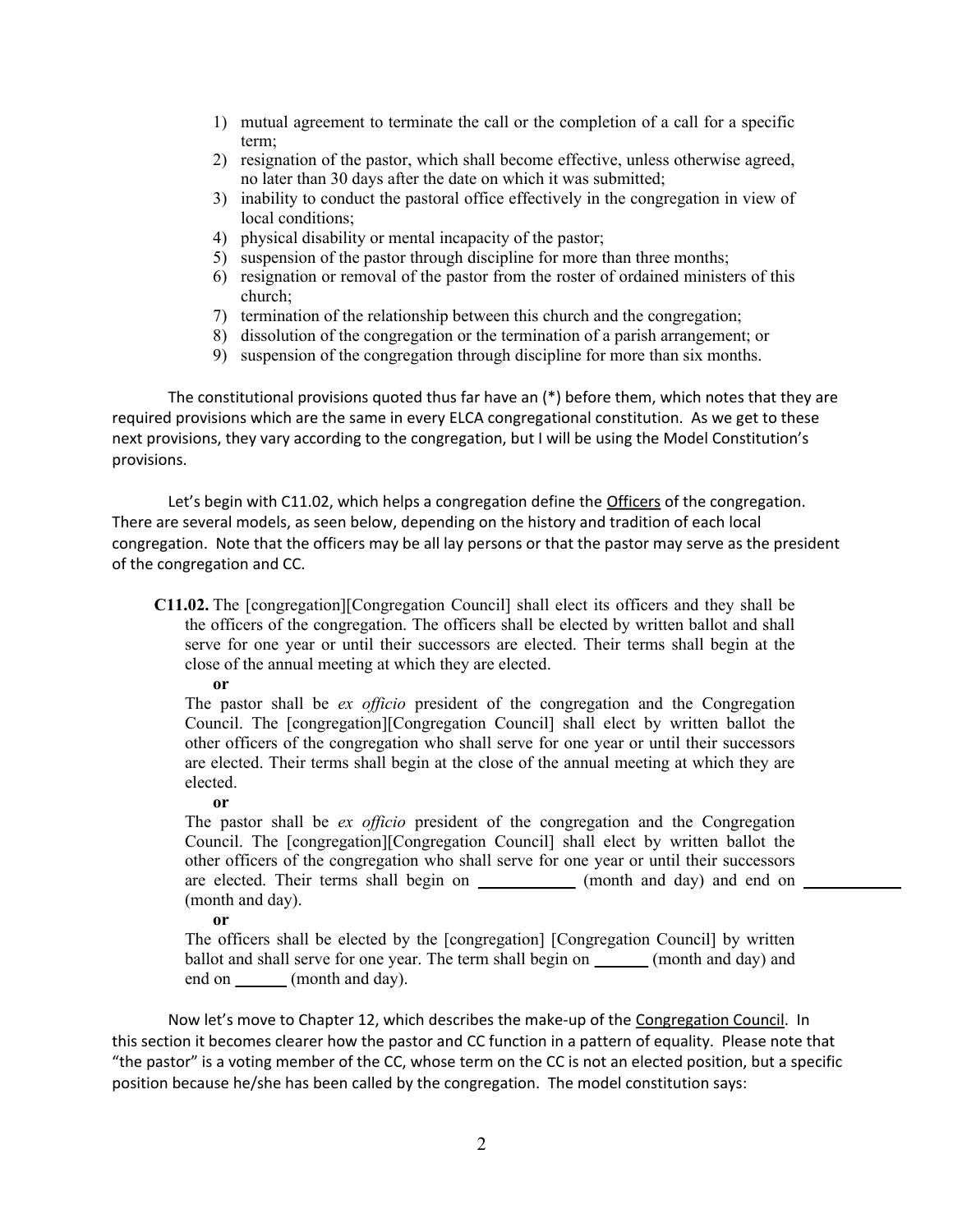**C12.01.** The voting membership of the Congregation Council shall consist of the pastor(s)[, the officers of the congregation,] and  $[$  \_\_\_\_\_\_\_\_\_\_\_\_\_\_ members] [not more than  $\Box$ nor fewer than **members**] of the congregation, at least one of whom shall be a youth and at least one of whom shall be a young adult. Any voting member of the congregation may be elected, subject only to the limitation on the length of continuous service permitted in that office. A member's place on the Congregation Council shall be declared vacant if the member a) ceases to be a voting member of this congregation or b) is absent from four successive regular meetings of the Congregation Council without cause. Consistent with the laws of the state in which this congregation is incorporated, the congregation may adopt procedures for the removal of a member of the Congregation Council in other circumstances.

 **C12.02.** The members of the Congregation Council except the pastor(s) shall be elected by written ballot to serve for vears or until their successors are elected. Such members shall be eligible to serve no more than two full terms consecutively. Their terms shall begin at the close of the annual meeting at which they are elected. **or**

The members of the Congregation Council except the pastor(s) shall be elected at a legally called meeting of the congregation during the month of \_\_\_\_\_\_\_. Their term of office shall be for \_\_\_\_\_\_\_ years, with the term of office beginning on \_\_\_\_\_\_\_ (month and day) and ending on \_\_\_\_\_\_\_ (month and day). Newly elected Congregation Council members shall be installed at worship the Sunday prior to the date they assume office.

Next, notice the duties of the CC, which includes the pastor. Sometimes people like to describe the CC as doing the "business dimensions" of the congregation and the pastor doing the "spiritual dimensions" of the congregation. Constitutionally, the lines are not that clearly drawn. All are called to care for the business and the spiritual needs of the congregation. Let's start with C12.04 and C12.05:

 **C12.04.** The Congregation Council shall have general oversight of the life and activities of this congregation, and in particular its worship life, to the end that everything be done in accordance with the Word of God and the faith and practice of the Evangelical Lutheran Church in America. The duties of the Congregation Council shall include the following:

- a. To lead this congregation in stating its mission, to do long-range planning, to set goals and priorities, and to evaluate its activities in light of its mission and goals.
- b. To seek to involve all members of this congregation in worship, learning, witness, service, and support.
- c. To oversee and provide for the administration of this congregation to enable it to fulfill its functions and perform its mission.
- d. To maintain supportive relationships with the pastor(s) and staff and help them annually to evaluate the fulfillment of their calling or employment.
- e. To be examples individually and corporately of the style of life and ministry expected of all baptized persons.
- f. To promote a congregational climate of peace and goodwill, and, as differences and conflicts arise, to endeavor to foster mutual understanding.
- g. To arrange for pastoral service during the sickness or absence of the pastor.
- h. To emphasize partnership with the synod and churchwide organization of the Evangelical Lutheran Church in America as well as cooperation with other congregations, both Lutheran and non-Lutheran, subject to established policies of the synod and the Evangelical Lutheran Church in America.
- i. To recommend and encourage the use of program resources produced or approved by the Evangelical Lutheran Church in America.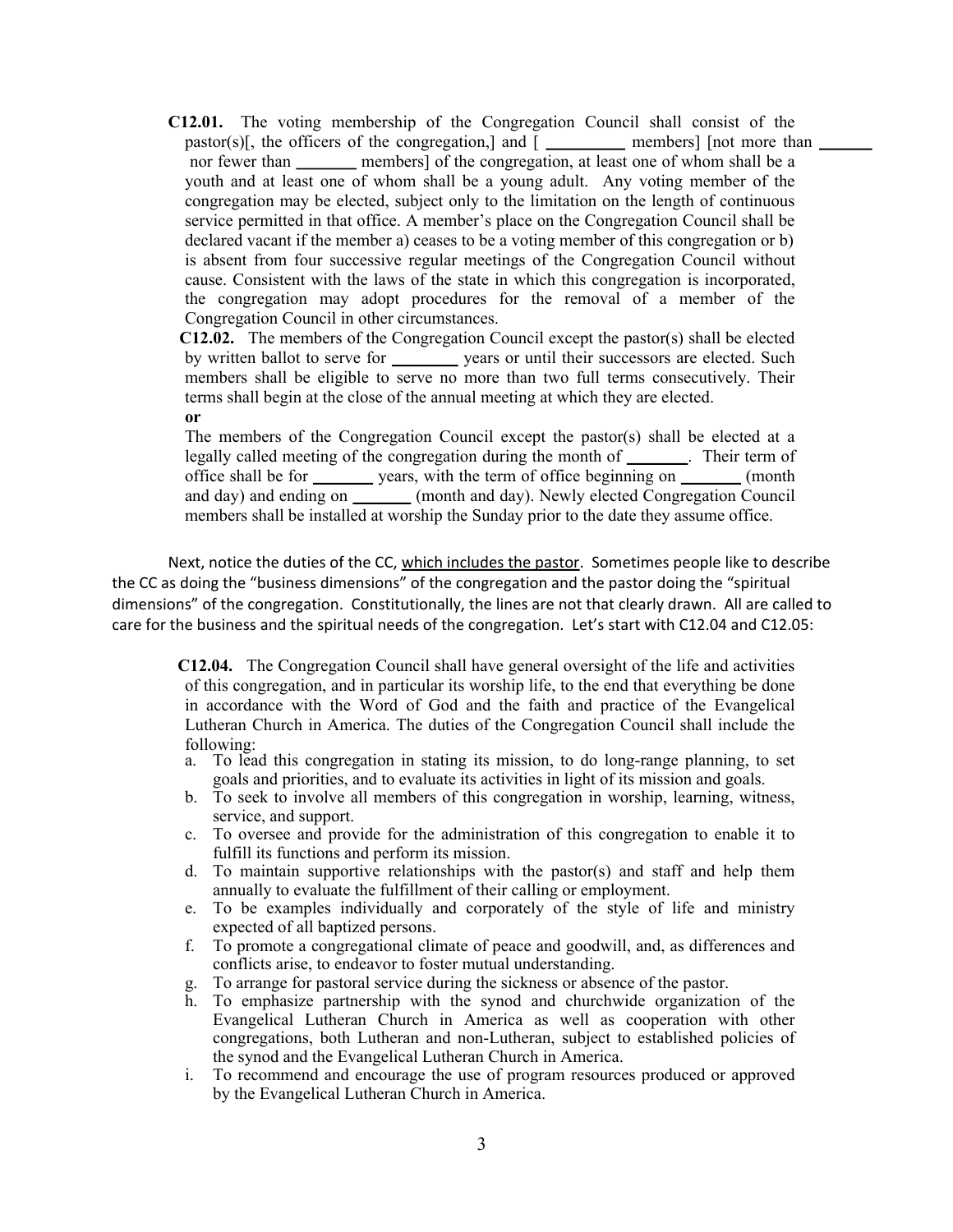- j. To seek out and encourage qualified persons to prepare for the ministry of the Gospel.
- **C12.05.**The Congregation Council shall be responsible for the financial and property matters of this congregation.
	- a. The Congregation Council shall be the board of [trustees] [directors] of this congregation, and as such shall be responsible for maintaining and protecting its property and the management of its business and fiscal affairs. It shall have the powers and be subject to the obligations that pertain to such boards under the laws of the State of , except as otherwise provided herein.
	- b. The Congregation Council shall not have the authority to buy, sell, or encumber real property unless specifically authorized to do so by a meeting of the congregation.
	- c. The Congregation Council may enter into contracts of up to \$ for items not included in the budget.
	- d. The Congregation Council shall prepare an annual budget for adoption by this congregation, shall supervise the expenditure of funds in accordance therewith following its adoption, and may incur obligations of more than \$ excess of the anticipated receipts only after approval by a Congregation Meeting. The budget shall include this congregation's full indicated share in support of the wider ministry being carried on in partnership with the synod and churchwide organization.
	- e. The Congregation Council shall ascertain that the financial affairs of this congregation are being conducted efficiently, giving particular attention to the prompt payment of all obligations and to the regular forwarding of benevolence monies to the synodical treasurer.
	- f. The Congregation Council shall be responsible for this congregation's investments and its total insurance program.

What is the pastor's role over and above these responsibilities that are a part of his/her call and office? That can be seen below in a provision in Chapter 9:

 **\*C9.03.** Consistent with the faith and practice of the Evangelical Lutheran Church in America,

- a. Every ordained minister shall:
	- 1) preach the Word;
	- 2) administer the sacraments;
	- 3) conduct public worship;
	- 4) provide pastoral care; and
	- 5) speak publicly to the world in solidarity with the poor and oppressed, calling for justice and proclaiming God's love for the world.
- b. Each ordained minister with a congregational call shall, within the congregation:
	- 1) offer instruction, confirm, marry, visit the sick and distressed, and bury the dead;
	- 2) supervise all schools and organizations of this congregation;
	- 3) install regularly elected members of the Congregation Council; and
	- 4) with the council, administer discipline.
- c. Every pastor shall:
	- 1) strive to extend the Kingdom of God in the community, in the nation, and abroad;
	- 2) seek out and encourage qualified persons to prepare for the ministry of the Gospel;
	- 3) impart knowledge of this church and its wider ministry through distribution of its periodicals and other publications; and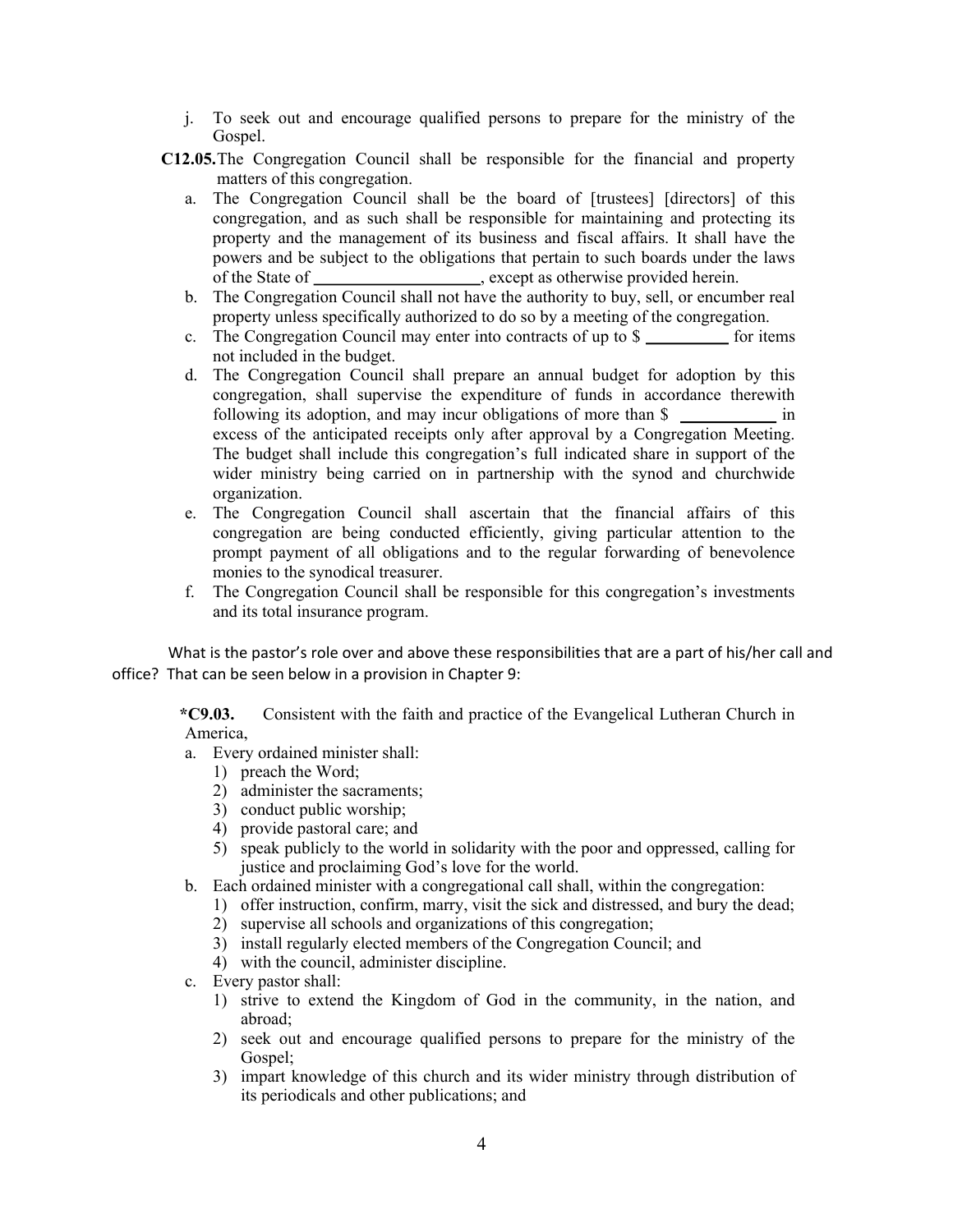4) endeavor to increase the support given by the congregation to the work of the churchwide organization of the Evangelical Lutheran Church in America (ELCA) and of the *(insert name of synod)* Synod of the ELCA.

Are there other places that provide examples of shared patterns of equality between the CC and the pastor? Let's look at two, which provide equal authority for the president and pastor.

- **C12.11.** The Congregation Council shall normally meet once a month. Special meetings may be called by the pastor or the president, and shall be called by the president at the request of at least one-half of its members. Notice of each special meeting shall be given to all who are entitled to be present.
- **C12.12.** A quorum for the transaction of business shall consist of a majority of the members of the Congregation Council, including the pastor or interim pastor, except when the pastor or interim pastor requests or consents to be absent and has given prior approval to the agenda for a particular regular or special meeting, which shall be the only business considered at that meeting. Chronic or repeated absence of the pastor or interim pastor who has refused approval of the agenda of a subsequent regular or special meeting shall not preclude action by the Congregation Council, following consultation with the synodical bishop.

Also, please note the following provision, which again provides an equal pattern of equality for the pastor and the president.

**C13.08.** The [senior] pastor of this congregation shall be *ex officio* a member of all committees and boards of the congregation. [The president of this congregation shall be *ex officio* a member of all committees and boards of the congregation, except the Nominating Committee.]

 Please note that *ex officio* is defined as holding that position because of his/her office and he/ she has all the rights and privileges of that position, including voting. This is according to Robert's Rules of Order which governs parliamentary issues in the congregation according to C10.07.

There is one provision which may seem confusing at first. It notes that the CC is responsible for employing and supervising staff. However, this does not include the pastor, who is both a member of the CC and, as noted in the provision, is not covered in this instance because he/she is a rostered leader of this church. In fact, the pastor often fills the role as the "direct supervisor" of other staff – secretary, janitor, music minister, etc. because he/she is on-site for their regular work.

**C12.08.** The Congregation Council shall be responsible for the employment and supervision of the staff of this congregation. Nothing in this provision shall be deemed to affect the congregation's responsibility for the call, terms of call, or termination of call of any employees who are on a roster of this church.

## So, what are the conclusions of all of this?

1) Remember that "All power in the Church belongs to our Lord Jesus Christ, its head. All actions of this congregation are to be carried out under his rule and authority." The Congregation is the highest organizational authority because it "calls" the pastor and "elects" the CC in a duly constituted assembly.